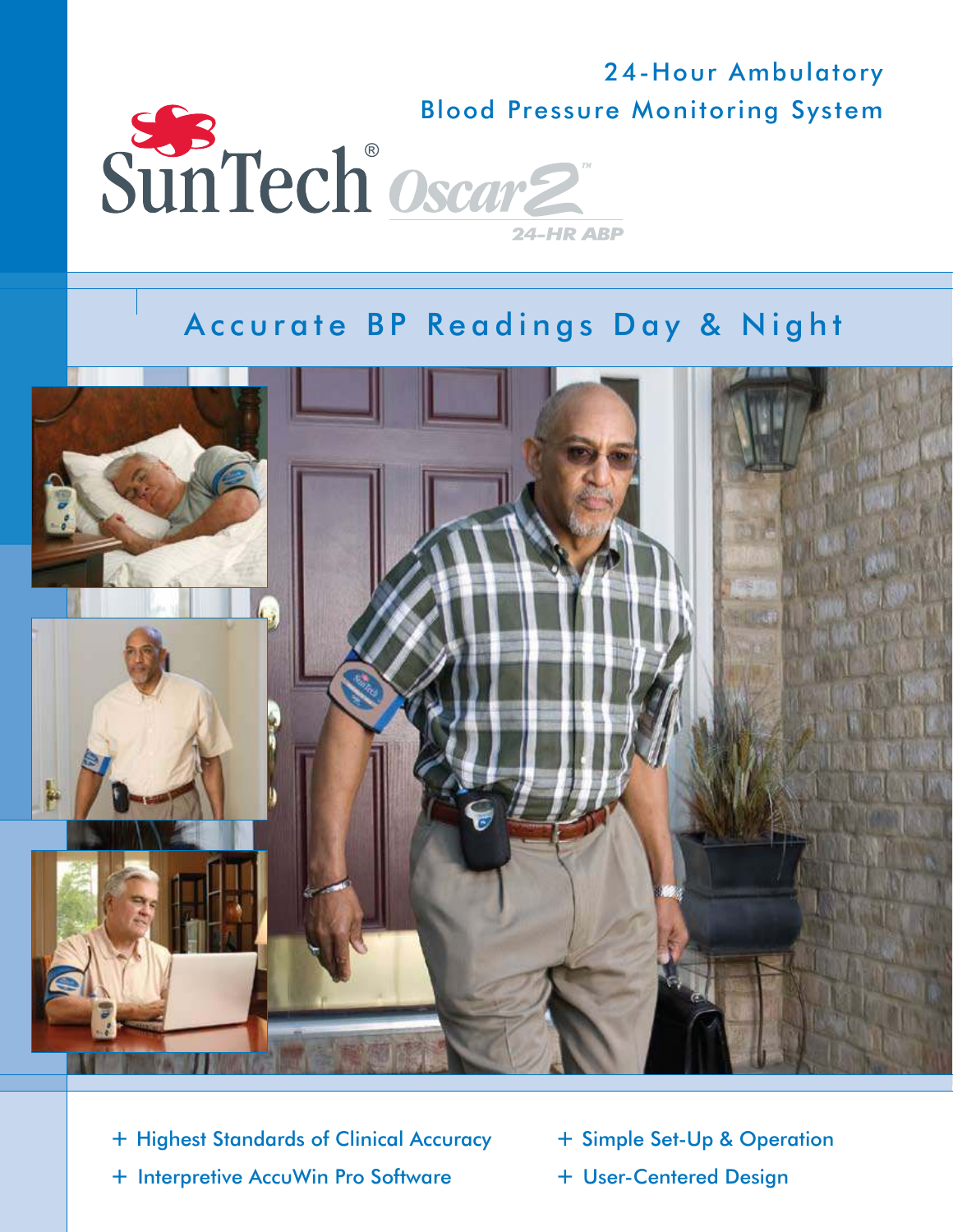## THE OSCAR 2™ SYSTEM FOR AMBULATORY BP MONITORING

SunTech Medical®, a company with a twenty-year history in blood pressure technology, presents the Oscar  $2^m$  system for ambulatory blood pressure monitoring (ABPM). ABPM is considered the gold standard for measuring blood pressure by clinicians worldwide. It provides valuable diagnostic information that in-clinic and home blood pressure monitoring systems are incapable of measuring, including: bp variability, night-time bp, overnight dipping, and morning surge of bp.



### + Designed for Patient Comfort & Compliance //

- Light and compact design
- Motion-tolerant technology reduces re-inflates and failed readings
- Dynamic inflation above previous systolic reduces measurement time
- Quiet pump operation
- Flash memory eliminates the possibility of lost data

### + Trusted Accuracy //

The Oscar 2 is the only ABPM available that is clinically validated to all three internationally recognized standards:

- British Hypertension Society (BHS) A/A
- European Society of Hypertension International Protocol (ESH)
- Association for the Advancement of Medical Instrumentation (AAMI) SP10

#### + AccuWin Pro™ v3 //

AccuWin Pro™ v3 is a user-friendly, Windows® based program that allows maximum flexibility for configuration, analysis, interpretation and reporting of ABPM studies.

- **Interpretive Summary //** Automated analysis of ABPM data according to AHA, ESH or JNC 7 guidelines.
- White-Coat Analysis // The first hour of collected data is compared with the full 24-hour data to automatically indicate if the patient exhibits a white coat effect. Medicare reimbursement documentation is clearly displayed within the report.
- Pediatric Threshold Calculator // Pre-programmed pediatric ABP thresholds based on published guidelines improve workflow and analysis.
- PDF Report Allows EHR/EMR Compatibility // Create an un-editable, electronic report for storage in most EHR/ EMR systems.
- Single Page Report Option // A simple one page report includes an ABP graph, interpretive summary, asleep dip analysis and blood pressure statistics with selected patient information.
- Time-Slice Periods // Provides statistical analysis on user-defined time windows.



SunTech

 $Oscar$ 

# + Indications for Use $1/$

- White-coat hypertension (reimbursable procedure)
- Drug resistant hypertension
- Masked hypertension
- Hypotensive symptoms with anti-hypertensive meds

#### + Orbit™ Blood Pressure Cuffs //

- Patented, stretch sleeve keeps the cuff in place both day and night
- Latex-free material
- Curved design fits larger arm sizes
- Removable bladder for machine washing